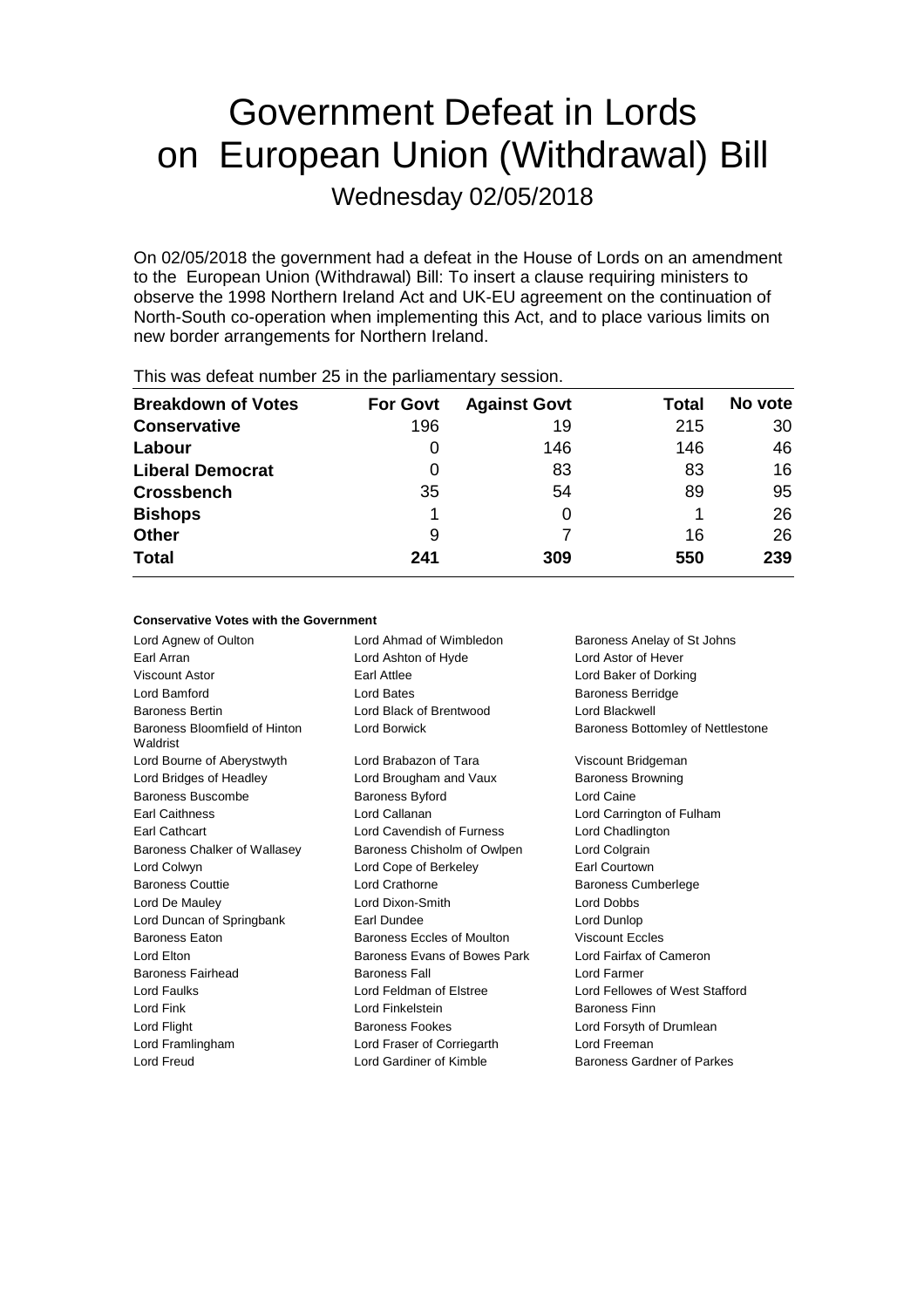Viscount Younger of Leckie

Lord Geddes Lord Gilbert of Panteg Lord Glenarthur Lord Glendonbrook Lord Gold Baroness Goldie Viscount Goschen Lord Grade of Yarmouth Lord Hague of Richmond Lord Hamilton of Epsom Baroness Hanham Baroness Harding of Winscombe Lord Harris of Peckham Lord Hayward Baroness Helic Lord Henley Lord Hill of Oareford Lord Hodgson of Astley Abbotts Baroness Hodgson of Abinger Lord Holmes of Richmond Baroness Hooper Lord Horam Lord Howard of Rising Earl Howe Lord Howell of Guildford Lord Hunt of Wirral Lord James of Blackheath Baroness Jenkin of Kennington Lord Jopling Communication Lord Keen of Elie Lord King of Bridgwater Lord Kirkham Lord Lamont of Lerwick Lord Lang of Monkton **Lord Leigh of Hurley** Lord Lexden Earl Lindsay Lord Lingfield Earl Liverpool Lord Livingston of Parkhead Marquess of Lothian Lord Lucas Lord Lupton Lord MacGregor of Pulham Market Lord Mackay of Clashfern Lord Magan of Castletown Lord Mancroft Baroness Manzoor Lord Marland Lord Maude of Horsham Lord McColl of Dulwich Lord McInnes of Kilwinning **Baroness Mone Baroness Mone Duke of Montrose** Baroness Morris of Bolton Lord Moynihan Lord Naseby Lord Nash Baroness Neville-Jones Baroness Neville-Rolfe Baroness Newlove Baroness Nicholson of Winterbourne Baroness Noakes Lord Norton of Louth Lord O'Shaughnessy Baroness O'Cathain Baroness Oppenheim-Barnes Lord Palumbo Lord Patten Baroness Pidding Lord Popat Lord Porter of Spalding Lord Price **Baroness Rawlings** Baroness Redfern Lord Renfrew of Kaimsthorn Lord Ribeiro Viscount Ridley Lord Risby **Lord Robathan** Baroness Rock **Lord Robathan** Baroness Rock Lord Rotherwick Lord Ryder of Wensum Lord Saatchi Lord Sassoon **Baroness Scott of Bybrook** Baroness Seccombe Earl Selborne Lord Selkirk of Douglas Lord Selsdon Baroness Shackleton of Belgravia Lord Sheikh Baroness Shephard of Northwold Lord Sherbourne of Didsbury Lord Shinkwin **Earl Shinkwin** Earl Shrewsbury Lord Skelmersdale Lord Smith of Hindhead Lord Spicer Baroness Stedman-Scott Lord Sterling of Plaistow Lord Strathclyde Baroness Sugg **Lord Suri** Lord Suri **Lord Swinfen** Lord Taylor of Holbeach Lord Tebbit Viscount Trenchard Lord Trimble Lord True Viscount Ullswater Baroness Vere of Norbiton Lord Wakeham Baroness Warsi Lord Wasserman **Lord Wei** Lord Wei **Lord Whitby** Baroness Wilcox Baroness Williams of Trafford Lord Wolfson of Aspley Guise Baroness Wyld Lord Young of Cookham Lord Young of Graffham

### **Conservative Votes against the Government**

Lord Willetts

Baroness Altmann Lord Arbuthnot of Edrom Lord Bowness Lord Cooper of Windrush Lord Cormack Lord Green of Hurstpierpoint Viscount Hailsham Lord Heseltine Lord Inglewood Lord Kirkhope of Harrogate Baroness McIntosh of Pickering Lord Northbrook Lord Patten of Barnes Lord Prior of Brampton Lord Tugendhat Baroness Verma **Duke of Wellington** Baroness Wheatcroft

**Labour Votes with the Government**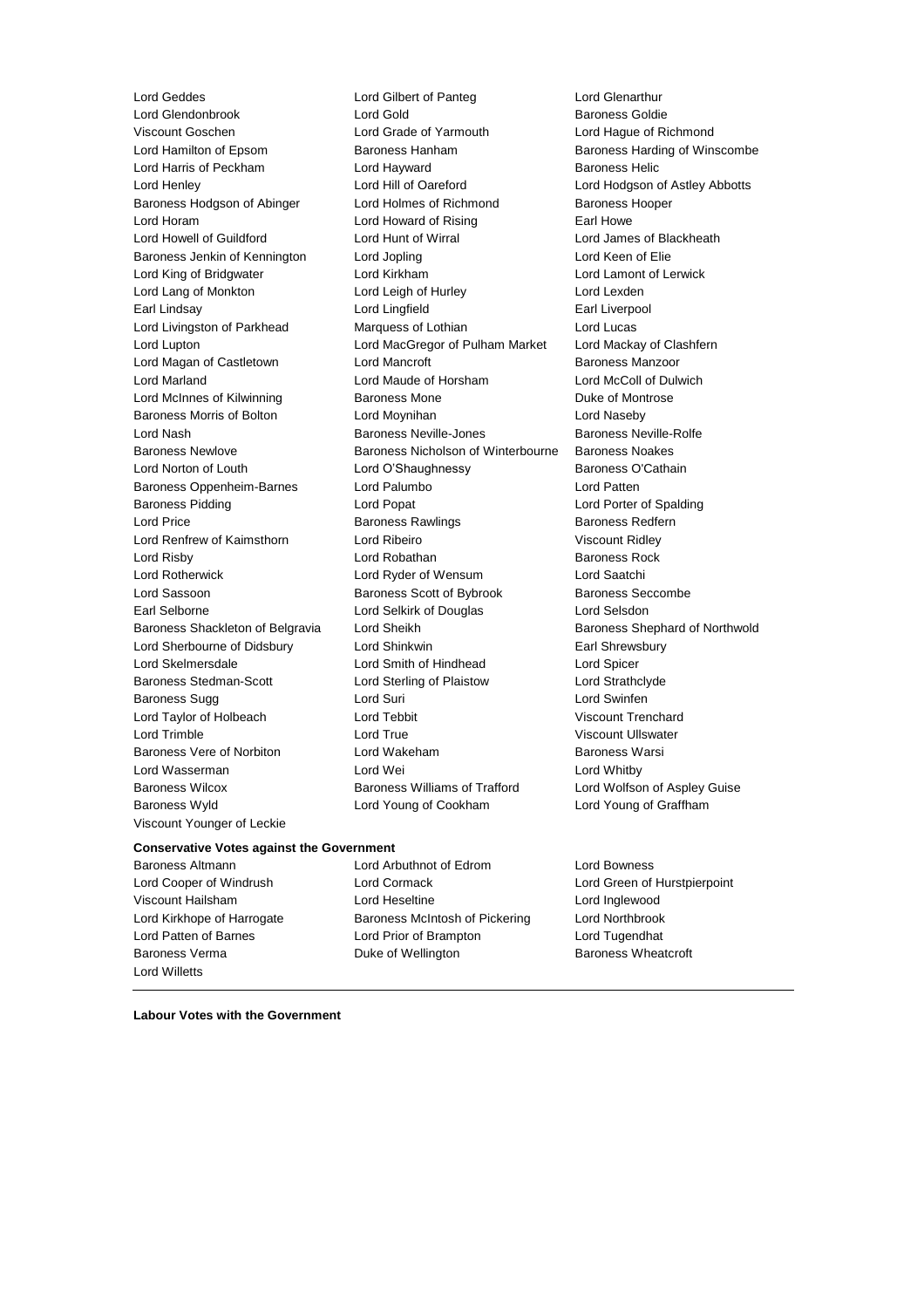# **Labour Votes against the Government**

Baroness Adams of Craigielea Lord Adonis Cord Alli Lord Anderson of Swansea Baroness Andrews Baroness Armstrong of Hill Top Lord Bach Lord Bassam of Brighton Lord Beecham Lord Berkeley **Baroness Billingham** Baroness Blackstone Lord Blunkett **Lord Boateng** Lord Bradley **Lord Bradley** Lord Bragg **Lord Brennan** Lord Brennan Lord Brooke of Alverthorpe Lord Brookman Lord Browne of Ladyton Lord Campbell-Savours Lord Cashman Baroness Chakrabarti Viscount Chandos Lord Christopher Baroness Cohen of Pimlico Lord Collins of Highbury Baroness Corston Baroness Crawley Lord Cunningham of Felling Lord Darling of Roulanish Lord Davies of Oldham Lord Davies of Stamford Baroness Donaghy Lord Donoughue Baroness Drake Lord Drayson Lord Dubs Lord Elder Lord Falconer of Thoroton Lord Faulkner of Worcester Lord Foulkes of Cumnock Baroness Gale **Baroness Golding** Lord Giddens **Baroness Golding** Lord Goldsmith **Lord Gordon of Strathblane** Baroness Goudie Lord Grantchester Lord Griffiths of Burry Port Lord Grocott Lord Hain Lord Harris of Haringey Lord Haworth Baroness Hayter of Kentish Town Baroness Healy of Primrose Hill Baroness Henig Baroness Hilton of Eggardon Lord Hollick **Baroness Hollis of Heigham** Baroness Howells of St Davids Lord Hoyle Lord Hughes of Woodside Lord Hunt of Kings Heath Lord Hunt of Chesterton Lord Irvine of Lairg Baroness Jay of Paddington **Lord Jones Lord Baroness Jones of Whitchurch** Lord Judd **Baroness Kennedy of Cradley** Baroness Kennedy of The Shaws Lord Kennedy of Southwark **Baroness Kingsmill** Baroness Kinnock of Holyhead Lord Kinnock **Lord Knight of Weymouth** Baroness Lawrence of Clarendon Lord Layard Lord Lea of Crondall Lord Leitch Lord Lennie Lord Levy Baroness Liddell of Coatdyke Lord Liddle Lord Lipsey Baroness Lister of Burtersett Lord Livermore **Baroness Massey of Darwen** Lord Maxton Lord McAvoy Baroness McDonagh Baroness McIntosh of Hudnall Lord McKenzie of Luton Lord Mendelsohn Lord Monks Lord Moonie Baroness Morgan of Huyton Lord Morgan Lord Morris of Handsworth Lord Morris of Aberavon Lord Murphy of Torfaen Lord Parekh Lord Patel of Bradford Lord Pendry Baroness Pitkeathley **Resection** Lord Prescott **Baroness Primarolo** Baroness Primarolo Baroness Prosser Lord Puttnam Lord Radice Baroness Ramsay of Cartvale Baroness Rebuck Lord Reid of Cardowan Lord Rogers of Riverside Lord Rooker Lord Rosser Lord Rowlands Baroness Royall of Blaisdon Lord Sawyer Baroness Sherlock Viscount Simon Baroness Smith of Gilmorehill Baroness Smith of Basildon Lord Snape Lord Soley Lord Stevenson of Balmacara Baroness Taylor of Bolton Baroness Thornton Lord Tomlinson Lord Touhig Lord Tunnicliffe Lord Turnberg **Baroness Warwick of Undercliffe** Lord Watson of Invergowrie Lord Watts **Lord West of Spithead** Baroness Wheeler Baroness Whitaker **Lord Whitty** Lord Whitty **Lord Williams** of Elvel Lord Winston Lord Wood of Anfield Lord Woolmer of Leeds Lord Young of Norwood Green Baroness Young of Old Scone

**Liberal Democrat Votes with the Government**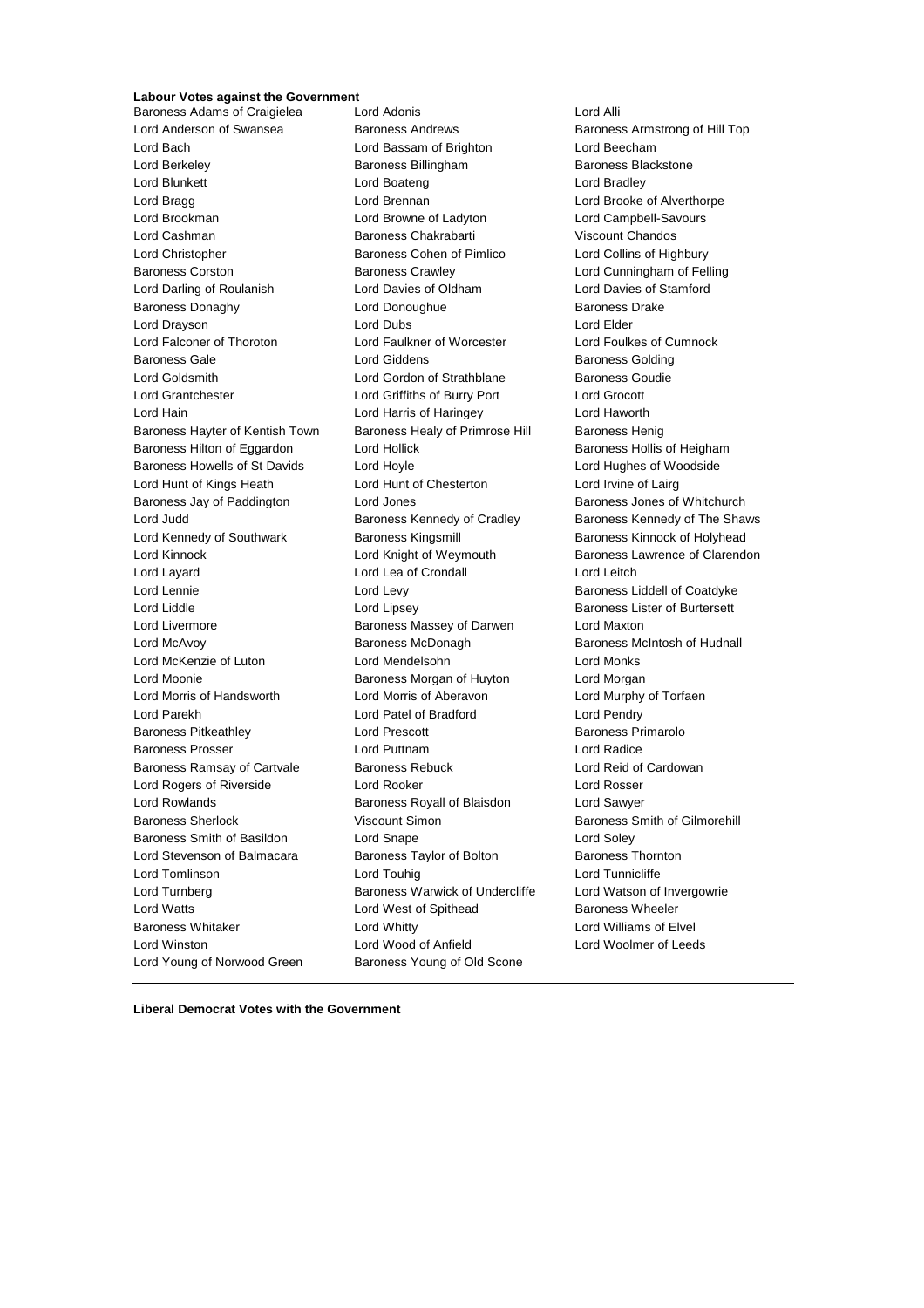# **Liberal Democrat Votes against the Government**

Baroness Barker Baroness Benjamin Baroness Benjamin Baroness Bonham-Carter of Yarnbury Baroness Bowles of Berkhamsted Lord Bradshaw Baroness Brinton Lord Bruce of Bennachie **Lord Burnett** Lord Burnett **Baroness Burt of Solihull** Lord Campbell of Pittenweem Lord Chidgey Lord Cotter Lord Dholakia Baroness Doocey Lord Foster of Bath Lord Fox Baroness Garden of Frognal Lord German Earl Glasgow **Lord Goddard of Stockport** Baroness Grender Baroness Hamwee Baroness Harris of Richmond Baroness Humphreys Lord Hussain Baroness Hussein-Ece Baroness Jolly Lord Jones of Cheltenham Lord Kirkwood of Kirkhope Baroness Kramer Lord Lee of Trafford **Baroness Ludford** Lord Macdonald of River Glaven Baroness Maddock Lord Marks of Henley-on-Thames Lord McNally Baroness Miller of Chilthorne Domer Lord Newby **Baroness Northover** Baroness Northover Lord Paddick Baroness Parminter Baroness Pinnock Lord Purvis of Tweed **Baroness Randerson** Baroness Randerson **Lord Razzall** Lord Redesdale Lord Rennard Lord Roberts of Llandudno Lord Rodgers of Quarry Bank Baroness Scott of Needham Market Lord Scriven Lord Sharkey **Baroness Sheehan** Lord Shipley **Lord Shipley** Lord Shutt of Greetland Baroness Smith of Newnham Lord Steel of Aikwood Lord Stephen Lord Stoneham of Droxford Lord Storey Lord Strasburger **Lord Stunell** Lord Stunell **Baroness** Suttie Lord Taverne Lord Taylor of Goss Moor Lord Teverson Baroness Thomas of Winchester Lord Thomas of Gresford Baroness Thornhill Viscount Thurso Lord Tope Lord Tyler Baroness Tyler of Enfield Lord Vallance of Tummel Lord Verjee Lord Wallace of Tankerness **Lord Wallace of Saltaire** Baroness Walmsley Lord Willis of Knaresborough Lord Wrigglesworth

# Lord Ashdown of Norton-sub-Hamdon

# **Crossbench Votes with the Government**<br>Lord Aberdare Lord Rew

Lord Brown of Eaton-under-Heywood Lord Butler of Brockwell Lord Cameron of Dillington Lord Carswell Lord Chartres Lord Craig of Radley Viscount Craigavon Lord Curry of Kirkharle Lord Dannatt Baroness Deech Lord Eames Lord Fellowes Baroness Finlay of Llandaff Lord Green of Deddington Lord Greenway Lord Hogan-Howe Lord Hope of Craighead Lord Janvrin Lord Judge Lord Kakkar Lord Kilclooney Lord Laming Lord Luce Lord Mawson Viscount Slim Lord St John of Bletso Earl Stair Lord Thurlow Lord Trevethin and Oaksey Lord Vaux of Harrowden Lord Wilson of Tillyorn Lord Woolf

# **Crossbench Votes against the Government**

- Lord Bilimoria **Community Constructs** Lord Blair of Boughton **Baroness Boothroyd** Baroness Brown of Cambridge Baroness Butler-Sloss Lord Carlile of Berriew Earl Clancarty **Baroness Coussins** Baroness D'Souza Lord Dykes **Lord Elystan-Morgan** Viscount Falkland Baroness Greengross Baroness Grey-Thompson Lord Hameed Lord Hannay of Chiswick Lord Harries of Pentregarth Lord Haskins Earl Hay of Kinnoull **Baroness Hayman** Baroness Hogg Baroness Hogg Baroness Hollins Baroness Howe of Idlicote Lord Hylton Lord Jay of Ewelme Lord Kerr of Kinlochard Lord Kerslake Baroness Kidron **Earl Listowel** Communist Conduction Lord Lisvane
- Lord Aberdare Lord Bew Lord Birt
- Lord Armstrong of Ilminster Lord Berkeley of Knighton Lord Best